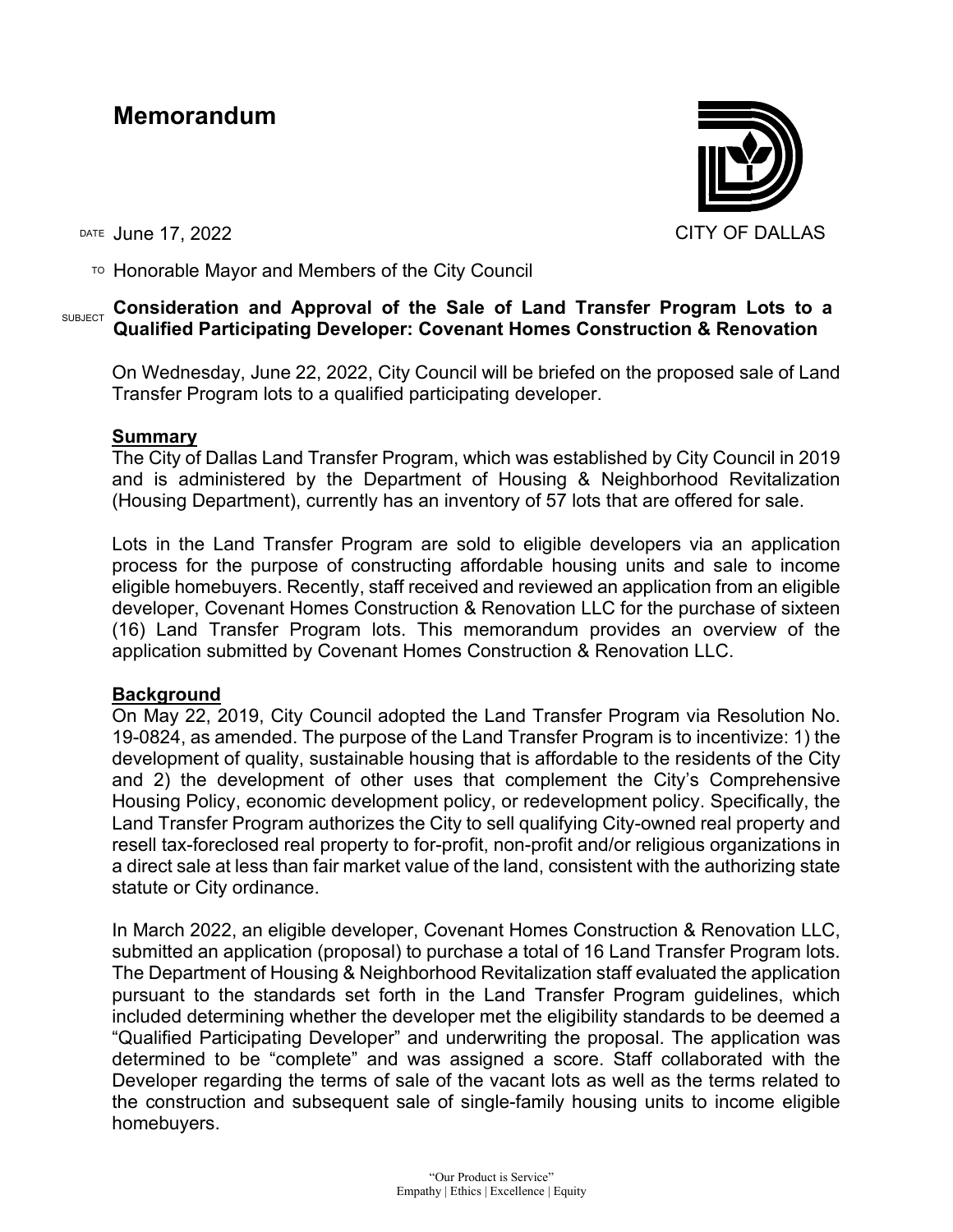#### **Consideration and Approval of the Sale of Land Transfer Program Lots to a Qualified Participating Developer: Covenant Homes Construction & Renovation**

The Developer being considered for the sale of 16 lots is Covenant Homes Construction & Renovation LLC, based in Dallas, Texas. The Developer is a domestic limited liability corporation formed in 2017 and is licensed with the City of Dallas as a General Contractor and is MWBE certified. The company has five years of home building experience as well as home renovation experience. The Developer has constructed and sold market rate homes and affordable housing in Dallas and the surrounding area. The Developer does have experience constructing and selling in southern Dallas to homebuyers in the income range as the Land Transfer Program. The applicant has a current line of credit to support this project 1.15 times. The Managing Member of the company is Wendell Lockhart.

The proposal indicates the construction of 16 single family units ranging from 1,521 square feet to 1,790 square feet with a minimum of three bedrooms and two baths. The price range of the proposed units will be \$180,000.00 - \$215,000.00 targeting homebuyers in an income range of 60 - 120% of the area median income (AMI). Nine (9) units will be used to target homebuyers in an income range of 80 – 120% AMI and seven (7) units will be used to target homebuyers in an income range of 60 - 80% AMI. The developer intends to market the City of Dallas Homebuyer Assistance Program to those homebuyers categorized in the 60 - 80% AMI range.

The development terms applicable to each lot are as follows:

- **Vacant Lot Sales Price:** Attached as **Exhibit A.**
- **Single-Family Home Sales Price**: The sales price of the home cannot exceed the current HUD HOME homeownership sales price for the Dallas, TX HUD Metro FMR Area and must be affordable based on the income of the targeted homebuyer.\
- **Targeted Income of Homebuyer:** Nine (9) units will target homebuyers in an income range of 80 - 120% AMI, and seven (7) units will target homebuyers in an income range of 60 - 80% AMI.
- **Construction Timeframe:** Developer must apply for a construction permit and close on any construction financing within 60 days of purchase from the City. In addition, Developer should complete construction and sale of each affordable housing unit to an income eligible homebuyer within two (2) years of the date of acquisition of the vacant lot utilized for construction of the unit.
- **Restrictive Covenants:** Developer must: 1) sell each lot to an income eligible household and 2) prior to the sale, must provide to Department of Housing & Neighborhood Revitalization staff written documentation of the income of the proposed purchaser and the sales price. After sale of the home, the property must be occupied as an income eligible household's principal residence during the entire term of the affordability period.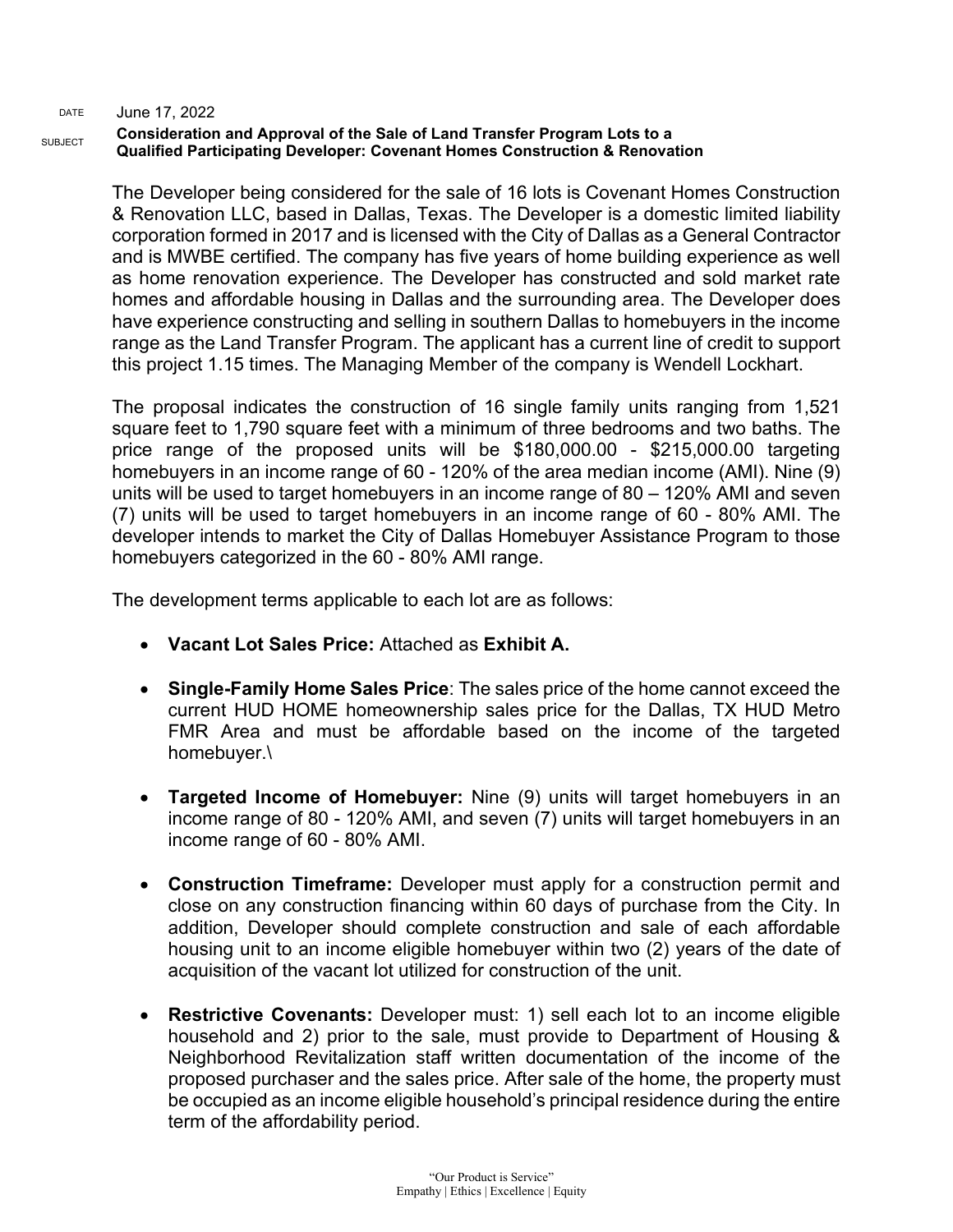#### **Consideration and Approval of the Sale of Land Transfer Program Lots to a Qualified Participating Developer: Covenant Homes Construction & Renovation**

- **Affordability Period:** Once the property is sold to an income eligible household, it must be occupied as the household's principal place of residence for at least five years. If the original purchaser re-sells the property during the affordability period, the property may only be sold to another income eligible household.
- **Right of Reverter:** Title to the property may revert to the City of Dallas if Developer has 1) failed to take possession of the land within 90 calendar days after receiving the deed to the parcels of real property; 2) failed to complete construction of all required housing units or other required development on the real property, or failed to ensure occupancy by eligible households within the development timeframe set forth in the development agreement; 3) incurred a lien on the property because of violations of City ordinances and failed to fully pay off the lien within 180 days of the City's recording of the lien; or 4) sold, conveyed, or transferred the land without the consent of the City.
- **Unit Sales Price:** Units must be sold to an income eligible homebuyer at a final sales price between \$180,000.00 - \$215,000.00. The City Manager may modify the sales price, so long as such modification complies with the CHP.

## **Issues**

The City incurs costs related to maintaining lots in its inventory. If the item is not approved, the City will be required to continue expending funds to maintain the unsold inventory.

# **Fiscal Impact**

The City of Dallas will receive revenue from the sale of the lots, see attached **Exhibit A**, in the amount of \$16,000.00. For tax foreclosed lots, the sales price for each lot is a minimum of \$1,000.00 for lots up to 7,500 square feet and an additional \$0.133 per square foot for lots which exceed 7,500 square feet. The City of Dallas will also collect recording fees at closing to ensure property legal documents are properly recorded. Upon completion of the proposed 16 housing units the expected property tax revenue for the City of Dallas is expected to be \$24,531.08 annually.

Estimated Revenue Foregone: General Fund \$34,541.77.

In addition, **Exhibit A** details the Estimated Foregone Revenues from the release of nontax City liens: \$34,541.77.

#### **Staff Recommendation**

Staff recommends that the City Council approves the sale of 16 vacant lots owned by the City to the Qualified Participating Developer pursuant to the terms of development set forth in this memorandum.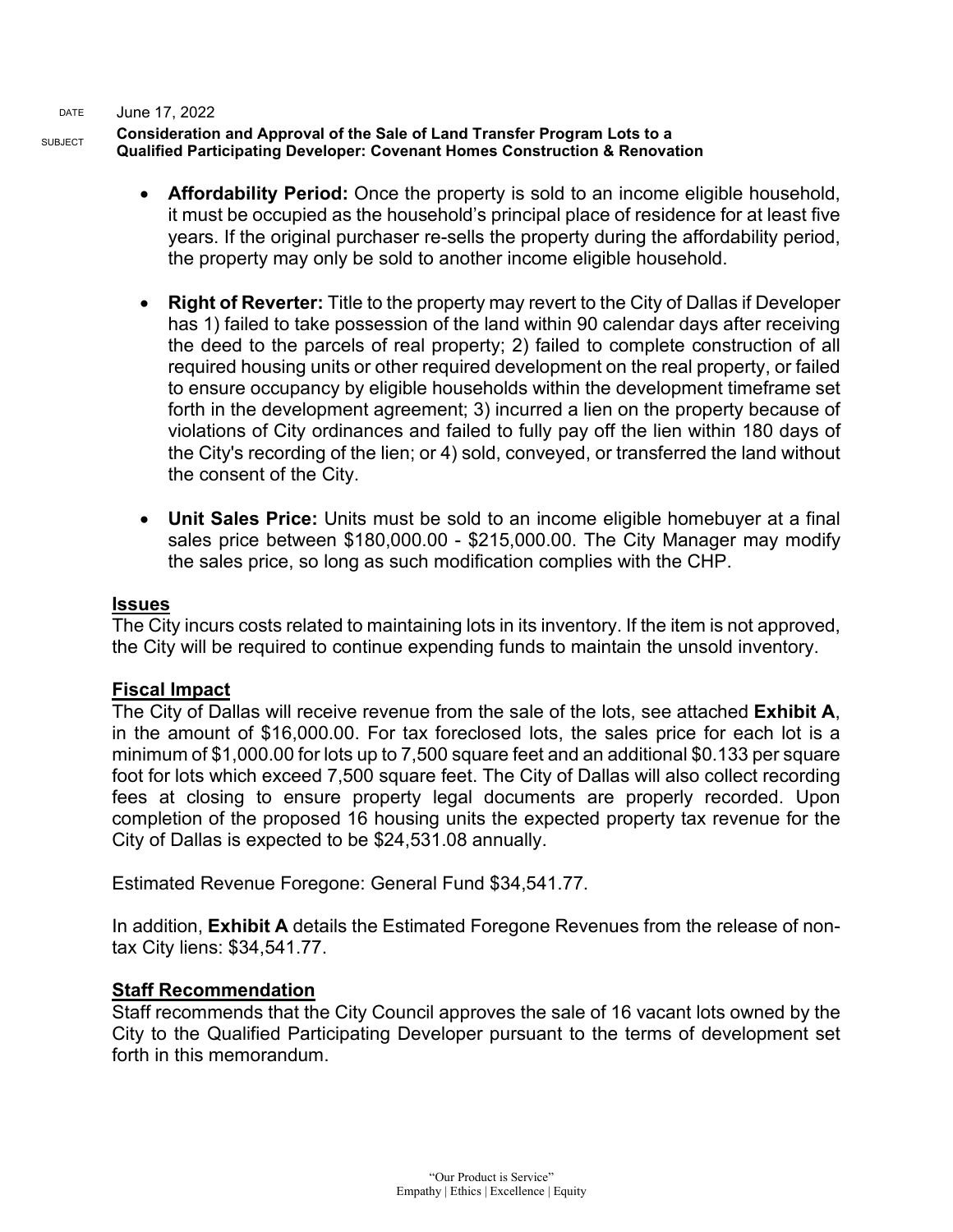### **Consideration and Approval of the Sale of Land Transfer Program Lots to a Qualified Participating Developer: Covenant Homes Construction & Renovation**

Should you have any questions or require any additional information, please contact me or David Noguera, Director, Department of Housing & Neighborhood Revitalization at [David.Noguera@DallasCityHall.com](mailto:David.Noguera@DallasCityHall.com) or 214-670-3619.

Support of

Majed A. Al-Ghafry, P.E. Assistant City Manager

c: T.C. Broadnax, City Manager Chris Caso, City Attorney Mark Swann, City Auditor Bilierae Johnson, City Secretary Preston Robinson, Administrative Judge Kimberly Bizor Tolbert, Deputy City Manager Jon Fortune, Deputy City Manager

M. Elizabeth (Liz) Cedillo-Pereira, Assistant City Manager Robert Perez, Assistant City Manager Carl Simpson, Assistant City Manager M. Elizabeth Reich, Chief Financial Officer Genesis D. Gavino, Chief of Staff to the City Manager Directors and Assistant Directors